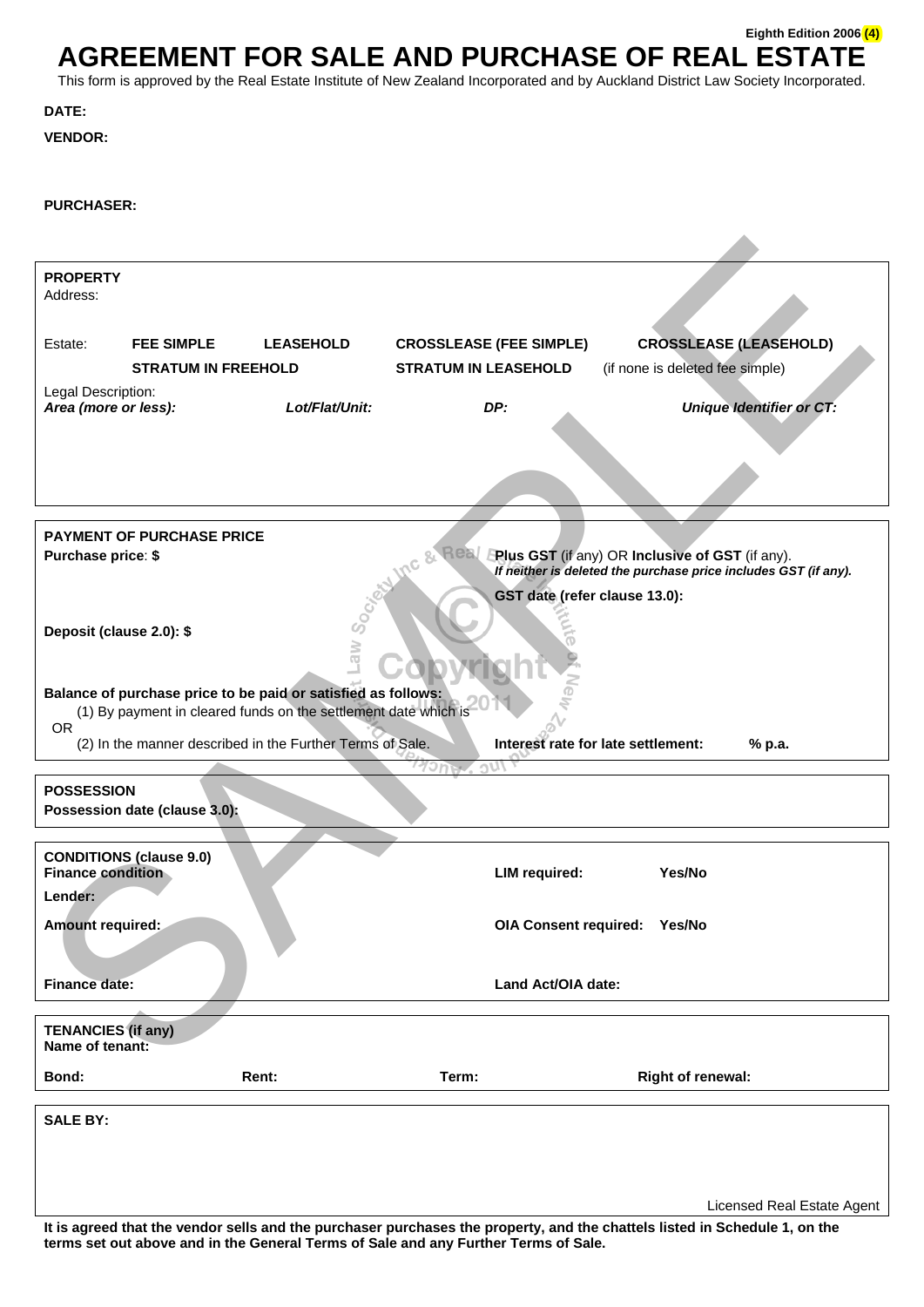## **GENERAL TERMS OF SALE**

### **1.0 Definitions, notices and interpretation**

- 1.1 Definitions
	- (1) Unless the context requires a different interpretation, words and phrases not otherwise defined have the same meanings ascribed to those words and phrases in the Property Law Act 2007, the Resource Management Act 1991 or the Unit Titles Act 2010
	- (2) "Agreement" means this document including the front page, these General Terms of Sale, any Further Terms of Sale and any schedules and attachments.
	- (3) "Building Act" means the Building Act 1991 and/or the Building Act 2004.
	- (4) "Building warrant of fitness" means a building warrant of fitness supplied to a territorial authority under the Building Act.
	- (5) "Cleared funds" means:
		- (a) cash; or
		- (b) a bank cheque; or
	- $\overline{c}$  an electronic transfer of funds that has been made pursuant to a protocol agreed between the parties.
	- (6) "Default GST" means any interest, or late payment penalty, or shortfall penalty, or other sum imposed on the vendor under the Tax Administration Act 1994 by reason of non-payment of any GST payable in respect of the supply made under this agreement but does not include any such sum levied against the vendor by reason of a default by the vendor after payment of the GST to the vendor by the purchaser.
	- (7) "Electronic instrument" has the same meaning as ascribed to that term in the Land Transfer (Computer Registers and Electronic Lodgement) Amendment Act 2002.
	- (8) "GST" means Goods and Services Tax arising pursuant to the Goods and Services Tax Act 1985 and "GST Act" means the Goods and Services Tax Act 1985.
	- (9) "Landonline Workspace" means an electronic workspace facility approved by the Registrar-General of Land pursuant to the provisions of the Land Transfer (Computer Registers and Electronic Lodgement) Amendment Act 2002.
	- (10) "LIM" means a land information memorandum issued pursuant to the Local Government Official Information and Meetings Act 1987.
	- (11) "LINZ" means Land Information New Zealand.
	- (12) "Local authority" means a territorial authority or a regional council.
	- (13) "OIA Consent" means consent to purchase the property under the Overseas Investment Act 2005.
	- (14) "Property" means the property described in this agreement.
	- (15) "Purchase price" means the total purchase price stated in this agreement which the purchaser has agreed to pay the vendor for the property and the chattels included in the sale.
	- (16) "Regional council" means a regional council within the meaning of the Local Government Act 2002.
	- (17) "Remote settlement" means settlement of the sale and purchase of the property by way of the purchaser paying the moneys due and payable on the settlement date directly into a bank account nominated by the vendor, in consideration of the vendor agreeing to meet the vendor's obligations under clause 3.7(2), pursuant to a protocol agreed by the parties.
	- (18) "Settlement date" means the date specified as such in this agreement or, if no such date is specified, the possession date. Where the day nominated for settlement is not a working day the settlement date shall be the last working day before the day so nominated.
- (19) "Settlement statement" means a statement showing the purchase price, plus any GST payable by the purchaser in addition to the purchase price, less any deposit or other payments or allowances to be credited to the purchaser, together with apportionments of all incomings and outgoings apportioned at the possession date. SAMPLE TRANSPORT INTO THE CONTINUES IN A CONTINUES IN A CONTINUES IN A CONTINUES IN A CONTINUES IN A CONTINUES IN A CONTINUES IN A CONTINUES IN A CONTINUES IN A CONTINUES IN A CONTINUES IN A CONTINUES IN A CONTINUES IN A
	- (20) "Territorial authority" means a territorial authority within the meaning of the Local Government Act 2002.
	- (21) "Unit title" means a unit title under the Unit Titles Act 2010
	- (22) The terms "principal unit", "accessory unit", "unit plan" and "unit" have the meanings ascribed to those terms in the Unit Titles Act 2010.
	- (23) The term "rules" includes both body corporate rules under the Unit Titles Act 1972 and body corporate operational rules under the Unit Titles Act 2010.
	- (24) The terms "building", "building consent", "code compliance certificate", "compliance schedule", "household unit" and "residential property developer" have the meanings ascribed to those terms in the Building Act.
	- (25) The term "title" includes where appropriate a computer register within the meaning of the Land Transfer (Computer Registers and Electronic Lodgement) Amendment Act 2002.
	- (26) The terms "going concern", "registered person", "supply" and "taxable activity" have the meanings ascribed to those terms in the GST Act.
	- (27) "Working day" means any day of the week other than:
		- (a) Saturday, Sunday, Waitangi Day, Good Friday, Easter Monday, Anzac Day, the Sovereign's Birthday, and Labour Day, and
		- (b) a day in the period commencing on the 24th day of December in any year and ending on the 5th day of January in the following year, both days inclusive; and
		- (c) the day observed as the anniversary of any province in which the property is situated.
		- A working day shall be deemed to commence at 9.00 am and to terminate at 5.00 pm.
	- (28) Any act done pursuant to this agreement by a party after 5.00 pm on a working day, or on a day which is not a working day, shall be deemed to have been done at 9.00 am on the next succeeding working day.
	- (29) Where two or more acts (including service of notices) done pursuant to this agreement are deemed to have been done at the same time, they shall take effect in the order in which they would have taken effect but for subclause 1.1(28).
	- (30) Unless a contrary intention appears on the front page or elsewhere in this agreement:
		- (a) the interest rate for late settlement is equivalent to the interest rate charged by the Inland Revenue Department on unpaid tax under the Tax Administration Act 1994 during the period for which the interest rate for late settlement is payable;
		- (b) a party is in default if it did not do what it has contracted to do to enable settlement to occur, regardless of the cause of such failure.

1.2 Notices

The following apply to all notices between the parties relevant to this agreement, whether authorised by this agreement or by the general law:

- (1) All notices must be served in writing.
- (2) Any notice under section 28 of the Property Law Act 2007, where the purchaser is in possession of the property, must be served in accordance with section 353 of that Act.
- (3) All other notices, unless otherwise required by the Property Law Act 2007, must be served by one of the following means:
	- (a) on the party as authorised by sections 354 to 361 of the Property Law Act 2007, or
	- (b) on the party or on the party's lawyer:
	- (i) by personal delivery; or
		- by posting by ordinary mail; or
		- (iii) by facsimile, or by email; or
	- (iv) in the case of the party's lawyer only, by sending by document exchange.
- (4) In respect of the means of service specified in subclause 1.2(3)(b), a notice is deemed to have been served:
	- (a) in the case of personal delivery, when received by the party or at the lawyer's office;
	- (b) in the case of posting by ordinary mail, on the second working day following the date of posting to the address for service notified in writing by the party or to the postal address of the lawyer's office;
	- (c) in the case of facsimile transmission, when sent to the facsimile number notified in writing by the party or to the facsimile number of the lawyer's office;
	- (d) in the case of email, when acknowledged by the party or by the lawyer orally or by return email or otherwise in writing;
	- (e) in the case of sending by document exchange, on the second working day following the date of sending to the document exchange number of the lawyer's office.
- (5) Notice served by a party after 5.00 pm on a working day, or on a day which is not a working day, shall be deemed to have been served by that party at 9.00 am on the next succeeding working day.
- (6) Where two or more notices are deemed to have been served at the same time, they shall take effect in the order in which they would have been served but for subclause 1.2(5).
- (7) Any period of notice required to be given under this agreement shall be computed by excluding the day of service.
- 1.3 Interpretation
	- (1) If there is more than one vendor or purchaser, the liability of the vendors or of the purchasers, as the case may be, is joint and several.
	- (2) Where the purchaser executes this agreement with provision for a nominee, or as agent for an undisclosed principal, or on behalf of a company to be formed, the purchaser shall at all times remain liable for all obligations on the part of the purchaser.
	- (3) If any inserted term (including any Further Terms of Sale) conflicts with the General Terms of Sale the inserted term shall prevail.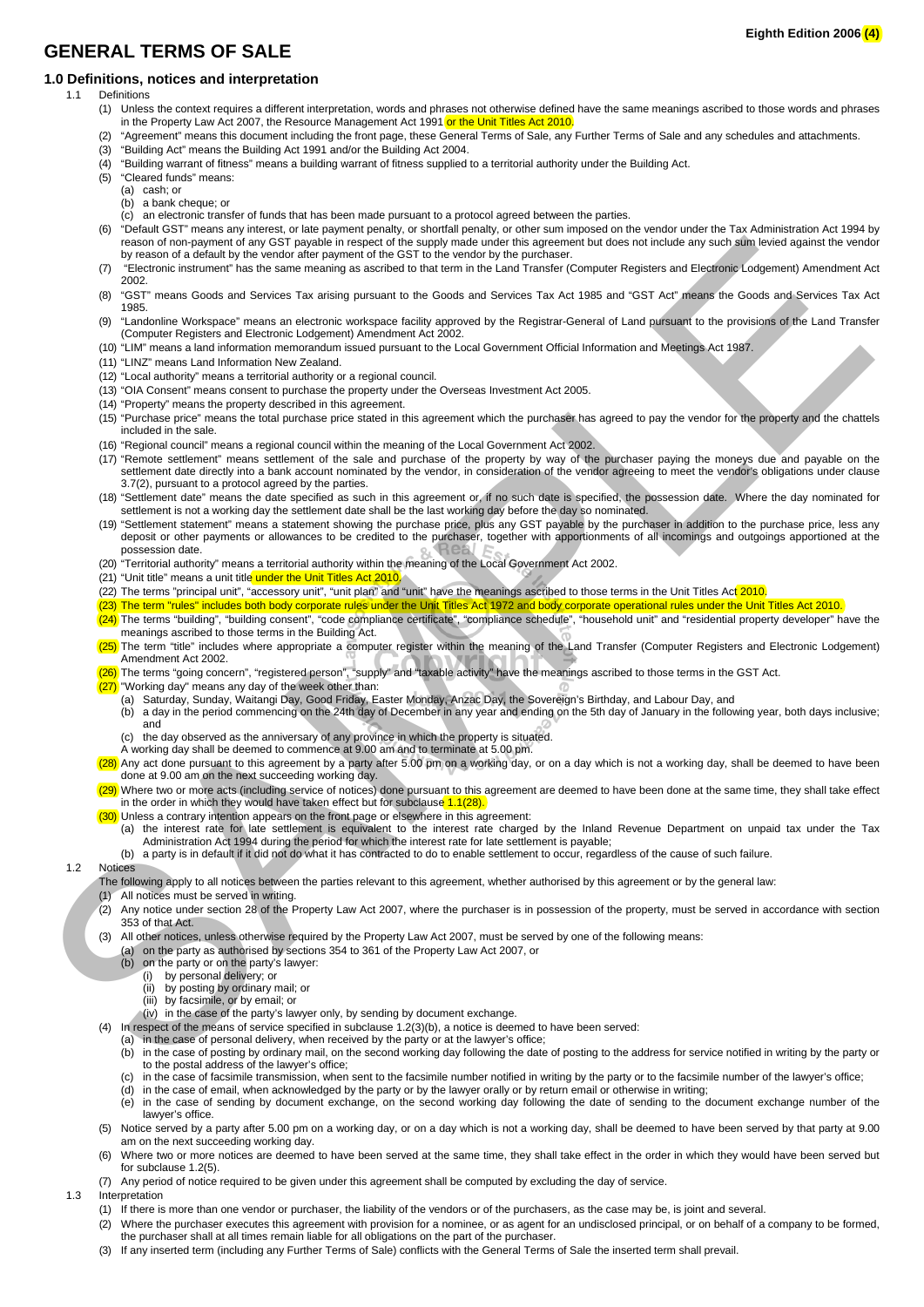(4) Headings are for information only and do not form part of this agreement.

#### **2.0 Deposit**

- 2.1 The purchaser shall pay the deposit to the vendor or the vendor's agent immediately upon execution of this agreement by both parties and/or at such other time as is specified in this agreement.
- 2.2 If the deposit is not paid on the due date for payment, the vendor may at any time thereafter serve on the purchaser notice requiring payment. If the purchaser fails to pay the deposit on or before the third working day after service of the notice, time being of the essence, the vendor may cancel this agreement by serving notice of cancellation on the purchaser. No notice of cancellation shall be effective if the deposit has been paid before the notice of cancellation is served.
- 2.3 The deposit shall be in part payment of the purchase price.
- 2.4 The person to whom the deposit is paid shall hold it as a stakeholder until:
	- (1) the requisition procedure under clause 5.0 is completed without either party cancelling this agreement; and
	- (2) where this agreement is entered into subject to any condition(s) expressed in this agreement, each such condition has been fulfilled or waived; or
	- (3) this agreement is cancelled pursuant to subclause 5.2(3)(c) or avoided pursuant to subclause 9.7(5).

#### **3.0 Possession and Settlement**

#### Possession

- 3.1 Unless particulars of a tenancy are included in this agreement the property is sold with vacant possession and the vendor shall so yield the property on the possession date.
- 3.2 If the property is sold with vacant possession the vendor shall permit the purchaser or any person authorised by the purchaser in writing, upon reasonable notice:
	- (1) to enter the property on one occasion prior to the possession date for the purposes of examining the property, chattels and fixtures which are included in the sale; and
		- (2) to re-enter the property on or before the possession date to confirm compliance by the vendor with any agreement made by the vendor to carry out any work on the property and the chattels and fixtures.
- 3.3 Possession shall be given and taken on the possession date. Outgoings and incomings in respect of the possession date are the responsibility of and belong to the vendor.
- 3.4 On the possession date the vendor shall make available to the purchaser keys to all exterior doors, electronic door openers relating to the property and the keys and/or security codes to any alarms which may be situated on the property. The vendor does not have to make available keys, electronic door openers and security codes where the property is tenanted and these are held by the tenant.
- **Settlement**
- 3.5 The purchaser shall prepare, at the purchaser's own expense, a transfer instrument in respect of the property, executed by the purchaser if necessary. The purchaser shall tender the transfer instrument to the vendor or the vendor's lawyer a reasonable time prior to the settlement date.
- 3.6 The vendor shall prepare, at the vendor's own expense, a settlement statement. The vendor shall tender the settlement statement to the purchaser or the purchaser's lawyer a reasonable time prior to the settlement date.
- 3.7 On the settlement date:
	- (1) The balance of the purchase price, interest and other moneys, if any, shall be paid by the purchaser in cleared funds or otherwise satisfied as provided in this agreement (credit being given for any amount payable by the vendor under subclause 3.12 or 3.13);
	- (2) The vendor shall concurrently hand to the purchaser:
		- (a) the transfer instrument in respect of the property provided by the purchaser under subclause 3.5, in registrable form; (b) all other instruments in registrable form required for the purpose of registering the transfer instrument and conferring title on the purchaser in terms of the
		- vendor's obligations under this agreement; and (c) LINZ registration fees on each of the instruments referred to in subclause 3.7(2)(b) and the purchaser's lawyer's reasonable agency registration fees.
- 3.8 All obligations under subclause 3.7 are interdependent.
- Electronic Instruments<br>3.9 Where the instr
- Where the instruments conferring title on the purchaser in terms of the vendor's obligations under this agreement must be registered as electronic instruments then:
	- (1) the purchaser's obligations under subclause 3.5 shall be satisfied by the purchaser's lawyer preparing, certifying and signing within a reasonable time prior to the settlement date the transfer instrument in the Landonline Workspace created for the transaction by the purchaser's lawyer; and
	- (2) the vendor's obligation under subclause 3.7(2) shall be satisfied:
		- (a) by the vendor's lawyer preparing in such Landonline Workspace all other instruments required to confer title on the purchaser in terms of the vendor's obligations under this agreement and having those instruments and the transfer instrument certified, signed and pre-validated on or before the settlement date and having them released upon settlement so that the purchaser's lawyer can then submit them as soon as possible after settlement for registration; and
	- (b) by the vendor's lawyer paying the LINZ registration fees on all of the instruments mentioned in subclause 3.9(2)(a), except for the transfer instrument.
- 3.10 The vendor and the purchaser may agree to complete settlement by way of remote settlement.
- Last Minute Settlement
- 3.11 If due to the delay of the purchaser, settlement takes place between 4.00 pm and 5.00 pm on the settlement date ("last minute settlement"), the purchaser shall pay the vendor:
	- (1) one day's interest at the interest rate for late settlement on the portion of the purchase price paid in the last minute settlement; and
		- (2) if the day following the last minute settlement is not a working day, an additional day's interest (calculated in the same manner) for each day until, but excluding, the next working day.
- Purchaser Default: Late Settlement
- 3.12 If the vendor is not in default and if any portion of the purchase price is not paid upon the due date for payment:
- (1) The purchaser shall pay to the vendor interest at the interest rate for late settlement on the portion of the purchase price so unpaid for the period from the due date for payment until payment ("the default period"); but nevertheless this stipulation is without prejudice to any of the vendor's rights or remedies including any right to claim for additional expenses and damages. For the purposes of this subclause, a payment made on a day other than a working day or after the termination of a working day shall be deemed to be made on the next following working day and interest shall be computed accordingly. A This painter of the symptomistic interpretation of the symptomistic interpretation of the symptomistic interpretation of the symptomistic interpretation of the symptomistic interpretation of the symptomistic interpretat
	- (2) The vendor is not obliged to give the purchaser possession of the property or to pay the purchaser any amount for remaining in possession, unless this agreement relates to a tenanted property, in which case the vendor must elect either to: (a) account to the purchaser on settlement for incomings in respect of the property which are payable and received during the default period, in which event
		- the purchaser shall be responsible for the outgoings relating to the property during the default period; or (b) retain such incomings in lieu of receiving interest from the purchaser pursuant to subclause 3.12(1).
	-
	- Vendor Default: Late Settlement or Failure to give Possession
	- 3.13 (1) For the purposes of this subclause 3.13:
		- (a) the default period means:<br>(i) in subclause  $3.13(2)$ in subclause 3.13(2), the period from the possession date until the date when the vendor is able and willing to provide vacant possession and the purchaser takes possession; and
			- (ii) in subclause 3.13(3), the period from the date the purchaser takes possession until the date when settlement occurs; and
			- (iii) in subclause 3.13(5), the period from the possession date until the date when settlement occurs; and
		- (b) the vendor shall be deemed to be unwilling to give possession if the vendor does not offer to give possession.
		- If this agreement provides for vacant possession but the vendor is unable or unwilling to give vacant possession on the possession date, then, provided that the purchaser provides reasonable evidence of the purchaser's ability to perform the purchaser's obligations under this agreement:
			- (a) the vendor shall pay the purchaser, at the purchaser's election, either:
				- (i) compensation for any reasonable costs incurred for temporary accommodation for persons and storage of chattels during the default period; or
			- (ii) an amount equivalent to interest at the interest rate for late settlement on the entire purchase price during the default period; and (b) the purchaser shall pay the vendor an amount equivalent to the interest earned or which would be earned on overnight deposits lodged in the purchaser's
			- lawyer's trust bank account on such portion of the purchase price (including any deposit) as is payable under this agreement on or by the possession date but remains unpaid during the default period less:
				- any withholding tax; and
				- (ii) any bank or legal administration fees and commission charges; and
				- (iii) any interest payable by the purchaser to the purchaser's lender during the default period in respect of any mortgage or loan taken out by the purchaser in relation to the purchase of the property.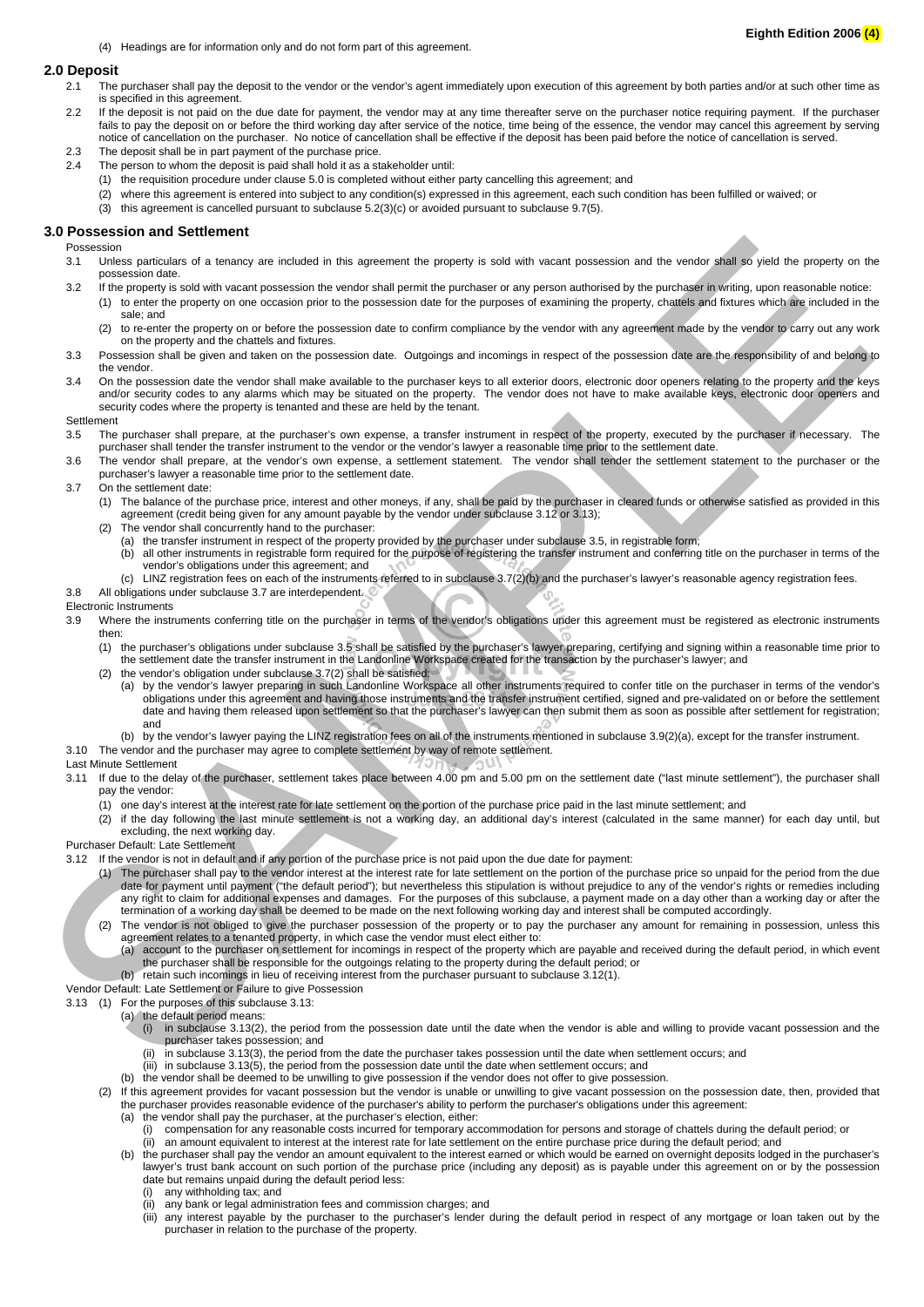#### **Eighth Edition 2006 (4)**

- (3) If this agreement provides for vacant possession and the vendor is able and willing to give vacant possession on the possession date, then, provided the purchaser provides reasonable evidence of the purchaser's ability to perform the purchaser's obligations under this agreement, the purchaser may elect to take possession in which case the vendor shall not be liable to pay any interest or other moneys to the purchaser but the purchaser shall pay the vendor the same amount as that specified in subclause 3.13(2)(b) during the default period. A purchaser in possession under this subclause 3.13(3) is a licensee only.
- (4) Notwithstanding the provisions of subclause 3.13(3), the purchaser may elect not to take possession when the purchaser is entitled to take it. If the purchaser elects not to take possession, the provisions of subclause 3.13(2) shall apply as though the vendor were unable or unwilling to give vacant possession on the possession date.
- (5) If this agreement provides for the property to be sold tenanted then, provided that the purchaser provides reasonable evidence of the purchaser's ability to perform the purchaser's obligations under this agreement, the vendor shall on settlement account to the purchaser for incomings which are payable and received in respect of the property during the default period less the outgoings paid by the vendor during that period. Apart from accounting for such incomings, the vendor shall not be liable to pay any other moneys to the purchaser but the purchaser shall pay the vendor the same amount as that specified in subclause 3.13(2)(b) during the default period.
- The provisions of this subclause 3.13 shall be without prejudice to any of the purchaser's rights or remedies including any right to claim for any additional expenses and damages suffered by the purchaser.
- (7) Where the parties are unable to agree upon any amount payable under this subclause 3.13:
	- (a) An interim amount shall on settlement be paid to a stakeholder by the party against whom it is claimed until the amount payable is determined.
	- (b) The interim amount shall be the lower of:
		- (i) the amount claimed; or<br>(ii) an amount equivalent to an amount equivalent to interest at the interest rate for late settlement for the relevant default period on such portion of the purchase price (including any deposit) as is payable under this agreement on or by the possession date.
	- (c) Any interest earned on the interim amount net of any withholding tax and any bank or legal administration fees and commission charges shall follow the destination of the interim amount.
	- (d) The amount determined to be payable shall not be limited by the interim amount.
	- (e) If the parties cannot agree on a stakeholder the interim amount shall be paid to a stakeholder nominated on the application of either party by the president for the time being of the New Zealand Law Society.

#### Deferment of Settlement and Possession

- 3.14 If –
- (a) this is an agreement for the sale by a residential property developer of a household unit; and
- (b) a code compliance certificate has not been issued by the possession date or the settlement date in relation to the household unit then, unless the parties agree otherwise (in which case the parties shall enter into a written agreement in the form prescribed by the Building (Forms) Regulations 2004) the possession date and/or the settlement date, as the case may be, shall be deferred to the fifth working day following the date upon which the vendor has
- given the purchaser notice that the code compliance certificate has been issued (which notice must be accompanied by a copy of the certificate).
- 3.15 In every case, if neither party is ready, willing and able to settle on the settlement date, the settlement date (and the possession date if the possession date is the same date) shall be deferred to the second working day following the date upon which one of the parties gives notice it has become ready, willing and able to settle.
- New Title Provision
- 3.16 (1) Where
	- (a) the transfer of the property is to be registered against a new title yet to be issued; and
	- (b) a search copy, as defined in section 172A of the Land Transfer Act 1952, of that title is not obtainable by the fifth working day prior to the settlement date –

then, unless the purchaser elects that settlement shall still take place on the agreed settlement date, the settlement date shall be deferred to the fifth working day following the later of the date on which:

- (c) the vendor has given the purchaser notice that a search copy is obtainable; or
- (d) the requisitions procedure under clause 5.0 is complete.
- (2) This subclause shall not apply where it is necessary to register the transfer of the property to enable a plan to deposit and title to the property to issue.
- (3) Deferment of the settlement date under this subclause shall not constitute deferment of the possession date unless the parties so agree.

#### **4.0 Risk and insurance**

- 4.1 The property and chattels shall remain at the risk of the vendor until possession is given and taken.
- 4.2 If, prior to the giving and taking of possession, the property is destroyed or damaged, and such destruction or damage has not been made good by the possession date, then the following provisions shall apply:
	- (1) If the destruction or damage has been sufficient to render the property untenantable and it is untenantable on the possession date the purchaser may:
		- (a) complete the purchase at the purchase price, less a sum equal to any insurance moneys received or receivable by or on behalf of the vendor in respect of such destruction or damage, provided that no reduction shall be made to the purchase price if the vendor's insurance company has agreed to reinstate for the benefit of the purchaser to the extent of the vendor's insurance cover; or
		- (b) cancel this agreement by serving notice on the vendor in which case the vendor shall return to the purchaser immediately the deposit and any other moneys paid by the purchaser, and neither party shall have any right or claim against the other arising from this agreement or its cancellation.
	- (2) If the property is not untenantable on the possession date the purchaser shall complete the purchase at the purchase price less a sum equal to the amount of the diminution in value of the property.
	- (3) In the case of a property zoned for rural purposes under an operative District Plan, damage to the property shall be deemed to have rendered the property untenantable where the diminution in value of the property exceeds an amount equal to 20% of the purchase price.
- 4.3 The purchaser shall not be required to take over any insurance policies held by the vendor.

#### **5.0 Title, boundaries and requisitions**

- 5.1 The vendor shall not be bound to point out the boundaries of the property except that on the sale of a vacant residential lot which is not limited as to parcels the vendor shall ensure that all boundary markers required by the Cadastral Survey Act 2002 and any related rules and regulations to identify the boundaries of the property are present in their correct positions at the possession date.
- 5.2 (1) The purchaser is deemed to have accepted the vendor's title except as to objections or requisitions which the purchaser is entitled to make and notice of which the purchaser serves on the vendor on or before the earlier of:
	- (a) the tenth working day after the date of this agreement; or
	- (b) the possession date; or
	- (c) the settlement date.
- (2) If a plan has been or is to be submitted to LINZ for deposit in respect of the property, then in respect of objections or requisitions arising out of the plan, the purchaser is deemed to have accepted the title except as to such objections or requisitions which the purchaser is entitled to make and notice of which the purchaser serves on the vendor on or before the fifth working day following the date the vendor has given the purchaser: (a) notice that the plan has been deposited; or The main of the state of the state of the state of the state of the state of the state of the state of the state of the state of the state of the state of the state of the state of the state of the state of the state of t
	- (b) notice that (where a new title is to issue for the property) the title has issued and a search copy of it as defined in section 172A of the Land Transfer Act 1952 is obtainable.
	- (3) If the vendor is unable or unwilling to remove or comply with any objection or requisition as to title, notice of which has been served on the vendor by the purchaser, then the following provisions will apply.
		- (a) The vendor shall notify the purchaser ("a vendor's notice") of such inability or unwillingness on or before the fifth working day after the date of service of the purchaser's notice.
		- (b) If the vendor does not give a vendor's notice the vendor shall be deemed to have accepted the objection or requisition and it shall be a requirement of settlement that such objection or requisition shall be complied with before settlement.
		- (c) If the purchaser does not on or before the fifth working day after service of a vendor's notice notify the vendor that the purchaser waives the objection or requisition, either the vendor or the purchaser may (notwithstanding any intermediate negotiations) by notice to the other, cancel this agreement.
	- In the event of cancellation under subclause 5.2(3), the purchaser shall be entitled to the immediate return of the deposit and any other moneys paid under this agreement by the purchaser and neither party shall have any right or claim against the other arising from this agreement or its cancellation. In particular, the purchaser shall not be entitled to any interest or to the expense of investigating the title or to any compensation whatever.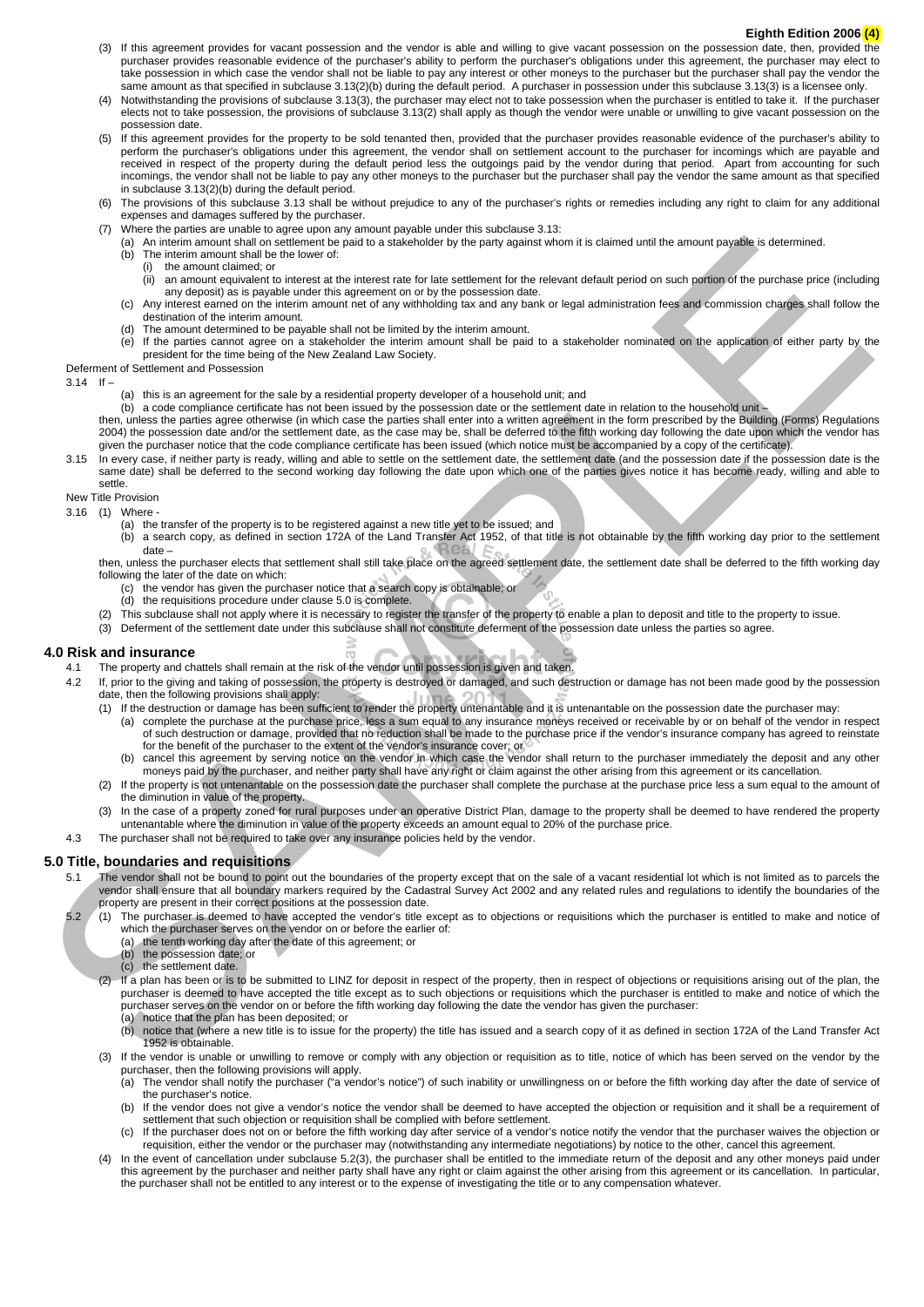- 5.3 (1) If the title to the property being sold is a cross lease title or a unit title and there are:
	- (a) in the case of a cross lease title: (i) alterations to the external dimensions of any leased structure; or
		- (ii) buildings or structures not intended for common use which are situated on any part of the land that is not subject to a restricted user covenant;
	- (b) in the case of a unit title, encroachments out of the principal unit or accessory unit title space (as the case may be):
		- the purchaser may requisition the title under subclause 5.2 requiring the vendor:
		- (i) in the case of a cross lease title, to deposit a new plan depicting the buildings or structures and register a new cross lease or cross leases (as the case may be) and any other ancillary dealings in order to convey good title; or
	- (ii) in the case of a unit title, to deposit an amendment to the unit plan, a redevelopment plan or new unit plan (as the case may be) depicting the principal and/or accessory units and register such transfers and any other ancillary dealings in order to convey good title.
	- (2) The words "alterations to the external dimensions of any leased structure" shall only mean alterations which are attached to the leased structure and enclosed.
- 5.4 Except as provided by section 7 of the Contractual Remedies Act 1979, no error, omission or misdescription of the property or the title shall enable the purchaser to cancel the agreement but compensation, if claimed by notice before settlement in accordance with subclause 7.1 but not otherwise, shall be made or given as the case may require.
- 5.5 The vendor shall not be liable to pay for or contribute towards the expense of erection or maintenance of any fence between the property and any contiguous land of the vendor but this proviso shall not enure for the benefit of any subsequent purchaser of the contiguous land; and the vendor shall be entitled to require the inclusion of a fencing covenant to this effect in any transfer of the property. 3. The second matrix is a state of the second matrix is a state of the second matrix is a state of the second matrix is a state of the second matrix is a state of the second matrix is a state of the second matrix is a sta

### **6.0 Vendor's warranties and undertakings**

- The vendor warrants and undertakes that at the date of this agreement the vendor has not:
	- (1) received any notice or demand and has no knowledge of any requisition or outstanding requirement:
		- (a) from any local or government authority or other statutory body; or
		- (b) under the Resource Management Act 1991; or
		- (c) from any tenant of the property; or
		- (d) from any other party; or
	- (2) given any consent or waiver –
- which directly or indirectly affects the property and which has not been disclosed in writing to the purchaser.
- 6.2 The vendor warrants and undertakes that at the giving and taking of possession:
	- (1) The chattels are delivered to the purchaser in their state of repair as at the date of this agreement (fair wear and tear excepted) but failure so to deliver the chattels shall only create a right of compensation.
		- (2) All electrical and other installations on the property are free of any charge whatsoever.
		- (3) There are no arrears of rates, water rates or charges outstanding on the property.
		- (4) Where an allowance has been made by the vendor in the settlement statement for incomings receivable, the settlement statement correctly records those allowances including, in particular, the dates up to which the allowances have been made.
		- (5) Where the vendor has done or caused or permitted to be done on the property any works:
			- (a) any permit, resource consent or building consent required by law was obtained; and
			- (b) the works were completed in compliance with those permits or consents; and
			- (c) where appropriate, a code compliance certificate was issued for those works.
		- (6) Where under the Building Act, any building on the property sold requires a compliance schedule: (a) the vendor has fully complied with any requirements specified in any compliance schedule issued by a territorial authority under the Building Act in respect of the building;
			- the building has a current building warrant of fitness; and
			- (c) the vendor is not aware of any reason, that the vendor has not disclosed in writing to the purchaser, which would prevent a building warrant of fitness from being supplied to the territorial authority when the building warrant of fitness is next due.
- 6.3 The vendor warrants and undertakes that at settlement:
	- (1) Since the date of this agreement, the vendor has not given any consent or waiver which directly or indirectly affects the property.
	- (2) Any notice or demand received by the vendor, which directly or indirectly affects the property, after the date of this agreement:
		- (a) from any local or government authority or other statutory body; or
		- (b) under the Resource Management Act 1991; or
		- (c) from any tenant of the property; or
		- (d) from any other party -

has been delivered forthwith by the vendor to either the purchaser or the purchaser's lawyer, unless the vendor has paid or complied with such notice or demand. If the vendor fails to so deliver or pay the notice or demand, the vendor shall be liable for any penalty incurred.

- (3) Any chattels included in the sale are the unencumbered property of the vendor.
- 6.4 The vendor warrants and undertakes that on or immediately after possession:
	- (1) If the water and wastewater charges are determined by meter, the vendor will have the water meter read and will pay the amount of the charge payable pursuant to that reading; but if the water supplier will not make special readings the water and wastewater charges shall be apportioned.
	- (2) Any outgoings included in the settlement statement are paid in accordance with the settlement statement and, where applicable, to the dates shown in the settlement statement, or will be so paid immediately after the possession date.
	- (3) The vendor will give notice of sale in accordance with the Local Government (Rating) Act 2002 to the territorial authority and regional council in whose district the land is situated and will also give notice of the sale to every other authority that makes and levies rates or charges on the land and to the supplier of water.
	- (4) Where the property comprises a stratum estate, the vendor will notify the secretary of the body corporate in writing of the transfer of the property and the name and address of the purchaser.
- 6.5 If the purchaser has not validly cancelled the agreement, the breach of any warranty or undertaking contained in this agreement does not defer the obligation to settle but that obligation shall be subject to the rights of the purchaser at law or in equity, including any rights under subclause 5.4 and any right of equitable setoff.

### **7.0 Claims for compensation**

- If the purchaser claims a right to compensation either under subclause 5.4 or for an equitable set-off:
- (1) The purchaser must serve notice of the claim on the vendor before settlement; and
	- (2) The notice must:
		- (a) in the case of a claim for compensation under clause 5.4, state the particular error, omission or misdescription of the property or title in respect of which compensation is claimed;
		- (b) in the case of a claim to an equitable set-off, state the particular matters in respect of which compensation is claimed;
		- (c) comprise a genuine pre-estimate of the loss suffered by the purchaser; and
		- (d) be particularised and quantified to the extent reasonably possible as at the date of the notice.
- 7.2 For the purposes of subclause 7.1(1), "settlement" means the date for settlement fixed by the agreement unless, by reason of the conduct or omission of the vendor, the purchaser is unable to give notice by that date, in which case notice may be given by the date for settlement fixed by a valid settlement notice served by either party pursuant to subclause 10.1.
- 7.3 If the amount of compensation is agreed, it shall be deducted on settlement.
- 7.4 If the amount of compensation is disputed:
	- (1) An interim amount shall be deducted on settlement and paid by the purchaser to a stakeholder until the amount of the compensation is determined.
	- (2) The interim amount must be a reasonable sum having regard to all of the circumstances.
	- (3) If the parties cannot agree on the interim amount, it shall be determined by an experienced property lawyer appointed by the parties. The appointee's costs shall be met equally by the parties. If the parties cannot agree on the appointee, the appointment shall be made on the application of either party by the president for the time being of the New Zealand Law Society.
	- (4) The stakeholder shall lodge the interim amount on interest-bearing call deposit with a bank registered under the Reserve Bank of New Zealand Act 1989 in the joint names of the vendor and the purchaser.
	- (5) The interest earned on the interim amount net of any withholding tax and any bank or legal administration fees and commission charges shall follow the destination of the interim amount.
- -
	-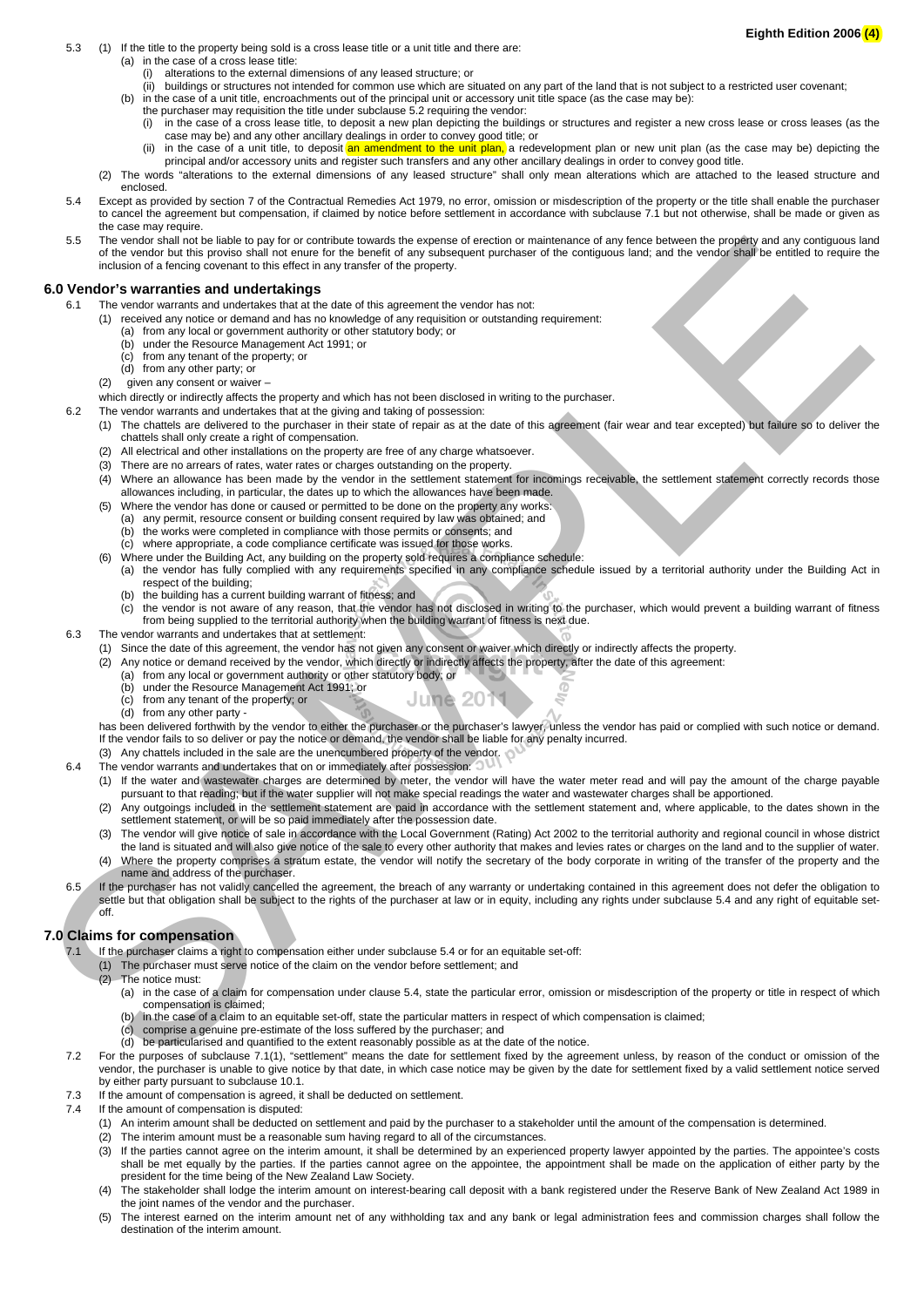- (6) The amount of compensation determined to be payable shall not be limited by the interim amount.
- (7) If the parties cannot agree on a stakeholder, the interim amount shall be paid to a stakeholder nominated on the application of either party by the president for the time being of the New Zealand Law Society.
- 7.5 The procedures prescribed in subclauses 7.1 to 7.4 shall not prevent either party taking proceedings for the specific performance of the contract.

#### **8.0 Unit title and cross lease provisions**

- Unit Titles
- 8.1 If the property is a unit title, sections 144 to 153 of the Unit Titles Act 2010 ("the Act") require the vendor to provide to the purchaser a pre-contract disclosure statement, a pre-settlement disclosure statement and, if so requested by the purchaser, an additional disclosure statement.
- 8.2 If the property is a unit title, the vendor warrants and undertakes as follows: (1) Apart from regular periodic contributions, no contributions have been levied or proposed by the body corporate that have not been disclosed in writing to the
	- purchaser. Not less than five working days before the settlement date the vendor will provide:
		- - (a) a copy of all insurance policies or certificates effected by the body corporate under the provisions of section 135 of the Act; and (b) a pre-settlement disclosure statement from the body corporate under section 147 of the Act. Any periodic contributions shown in that pre-settlement disclosure statement shall be apportioned.
	- (3) There are no other amounts owing by the owner under any provision of the Act or the Unit Titles Act 1972.
	- (4) There are no unsatisfied judgments against the body corporate and no proceedings have been instituted against or by the body corporate.
	- (5) No order or declaration has been made by any Court against the body corporate or the owner under any provision of the Act or the Unit Titles Act 1972.
	- The vendor has no knowledge or notice of any fact which might give rise to or indicate the possibility of: (a) the owner or the purchaser incurring any other liability under any provision of the Act or the Unit Titles Act 1972; or
		- (b) any proceedings being instituted by or against the body corporate; or
		- (c) any order or declaration being sought against the body corporate or the owner under any provision of the Act or the Unit Titles Act 1972.
	- (7) The vendor is not aware of proposals to pass any body corporate resolution relating to its rules nor are there any unregistered changes to the body corporate rules which have not been disclosed in writing to the purchaser.
	- (8) No lease, licence, easement or special privilege has been granted by the body corporate in respect of any part of the common property which has not been disclosed in writing to the purchaser.
	- (9) No resolution has been passed and no application has been made and the vendor has no knowledge of any proposal for:
		- (a) the transfer of the whole or any part of the common property;
		- (b) the addition of any land to the common property; (c) the cancellation of the unit plan; or
		-
		- $(d)$  the deposit of an amendment to the unit plan, a redevelopment plan or a new unit plan in substitution for the existing unit plan
		- which has not been disclosed in writing to the purchaser.
	- (10) As at the giving and taking of possession, all contributions and other moneys payable by the vendor to the body corporate have been paid in full.
- 8.3 If the property is a unit title, in addition to the purchaser's rights under sections 149 and 150 of the Act, if the vendor does not provide a copy of all insurance policies or certificates and the pre-settlement disclosure statement under section 147 in accordance with the requirements of subclause 8.2(2):
	- (1) The purchaser may postpone the settlement date until the fifth working day following the date on which that information is provided to the purchaser.
	- (2) The purchaser may elect that settlement shall still take place on the settlement date, such election not being a waiver of any rights under subclause 8.2(2)(b)
		- to a proper apportionment of outgoings.
	- Postponement of the settlement date under this subclause or sections 149 or 150 of the Act shall not constitute postponement of the possession date unless the purchaser so elects.
- Unauthorised structures Cross leases and unit titles
- $8.4$  (1) Where structures (not stated in clause 5 to be requisitionable) have been erected on the property without:
	- (a) in the case of a cross lease title any required lessors' consent; or
	- (b) in the case of a unit title any required body corporate consent -
	- the purchaser may demand within the period expiring on the earlier of:
		- (i) the tenth working day after the date of this agreement; or
		- (ii) the possession date; or (iii) the settlement date -
	- that the vendor obtain the written consent of the current lessors or the body corporate (as the case may be) to such improvements ("a current consent") and provide the purchaser with a copy of such consent on or before the settlement date.
	- (2) Should the vendor be unwilling or unable to obtain a current consent then the procedure set out in subclauses 5.2(3) and 5.2(4) shall apply with the purchaser's demand under subclause 8.4(1) being deemed to be an objection and requisition.

#### **9.0 Conditions and mortgage terms**

#### Particular conditions

- 9.1 If particulars of any finance condition(s) are inserted on the front page of this agreement, this agreement is conditional upon the purchaser arranging finance in terms of those particulars on or before the finance date.
	-
- 9.2 (1) If the purchaser has indicated on the front page of this agreement that a LIM is required: (a) that LIM is to be obtained by the purchaser at the purchaser's cost; and
	- (b) the purchaser is to request the LIM on or before the fifth working day after the date of this agreement; and
	- (c) this agreement is conditional, upon the purchaser approving that LIM provided that such approval must not be unreasonably or arbitrarily withheld.
- If, on reasonable grounds, the purchaser does not approve the LIM, the purchaser shall give notice to the vendor ("the purchaser's notice") on or before the fifteenth working day after the date of this agreement stating the particular matters in respect of which approval is withheld and, if those matters are capable of remedy, what the purchaser reasonably requires to be done to remedy those matters. If the purchaser does not give a purchaser's notice the purchaser shall be deemed to have approved the LIM. If through no fault of the purchaser the LIM is not available on or before the fifteenth working day after the date of this agreement and the vendor does not give an extension when requested, this condition shall not have been fulfilled and the provisions of subclause 9.7(5) shall apply. SAMPLE AND ARREST STRUCTURE IN CONTINUES CONTINUES CONTINUES CONTINUES CONTINUES CONTINUES CONTINUES CONTINUES CONTINUES CONTINUES CONTINUES CONTINUES CONTINUES CONTINUES CONTINUES CONTINUES CONTINUES CONTINUES CONTINUES
	- (3) The vendor shall give notice to the purchaser ("the vendor's notice") on or before the fifth working day after receipt of the purchaser's notice advising whether or not the vendor is able and willing to comply with the purchaser's notice by the settlement date.
	- (4) If the vendor does not give a vendor's notice, or if the vendor's notice advises that the vendor is unable or unwilling to comply with the purchaser's notice, and if the purchaser does not, on or before the tenth working day after the date on which the purchaser's notice is given, give notice to the vendor that the purchaser waives the objection to the LIM, this condition shall not have been fulfilled and the provisions of subclause 9.7(5) shall apply.
	- (5) If the vendor gives a vendor's notice advising that the vendor is able and willing to comply with the purchaser's notice, this condition is deemed to have been fulfilled and it shall be a requirement of settlement that the purchaser's notice shall be complied with, and also, if the vendor must carry out work on the property, that the vendor shall obtain the approval of the territorial authority to the work done, both before settlement.
	- 9.3 (1) If the purchaser has indicated on the front page of this agreement that OIA Consent is not required then the purchaser warrants that the purchaser does not require OIA Consent.
		- (2) If the purchaser has indicated on the front page of this agreement that OIA Consent is required, this agreement is conditional upon OIA Consent being obtained on or before the Land Act/OIA date shown on the front page of this agreement, the purchaser being responsible for payment of the application fee.
	- 9.4 If this agreement relates to a transaction to which the Land Act 1948 applies, this agreement is subject to the vendor obtaining the necessary consent by the Land Act/OIA date shown on the front page of this agreement.
	- 9.5 If the Land Act/OIA date is not shown on the front page of this agreement that date shall be the possession date or a date two months from the date of this agreement whichever is the sooner.
	- 9.6 If this agreement relates to a transaction to which section 225 of the Resource Management Act 1991 applies then this agreement is subject to the appropriate condition(s) imposed by that section.
	- Operation of conditions
	- 9.7 If this agreement is expressed to be subject either to the above or to any other condition(s), then in relation to each such condition the following shall apply unless otherwise expressly provided:
		- (1) The condition shall be a condition subsequent.
		- (2) The party or parties for whose benefit the condition has been included shall do all things which may reasonably be necessary to enable the condition to be fulfilled by the date for fulfilment.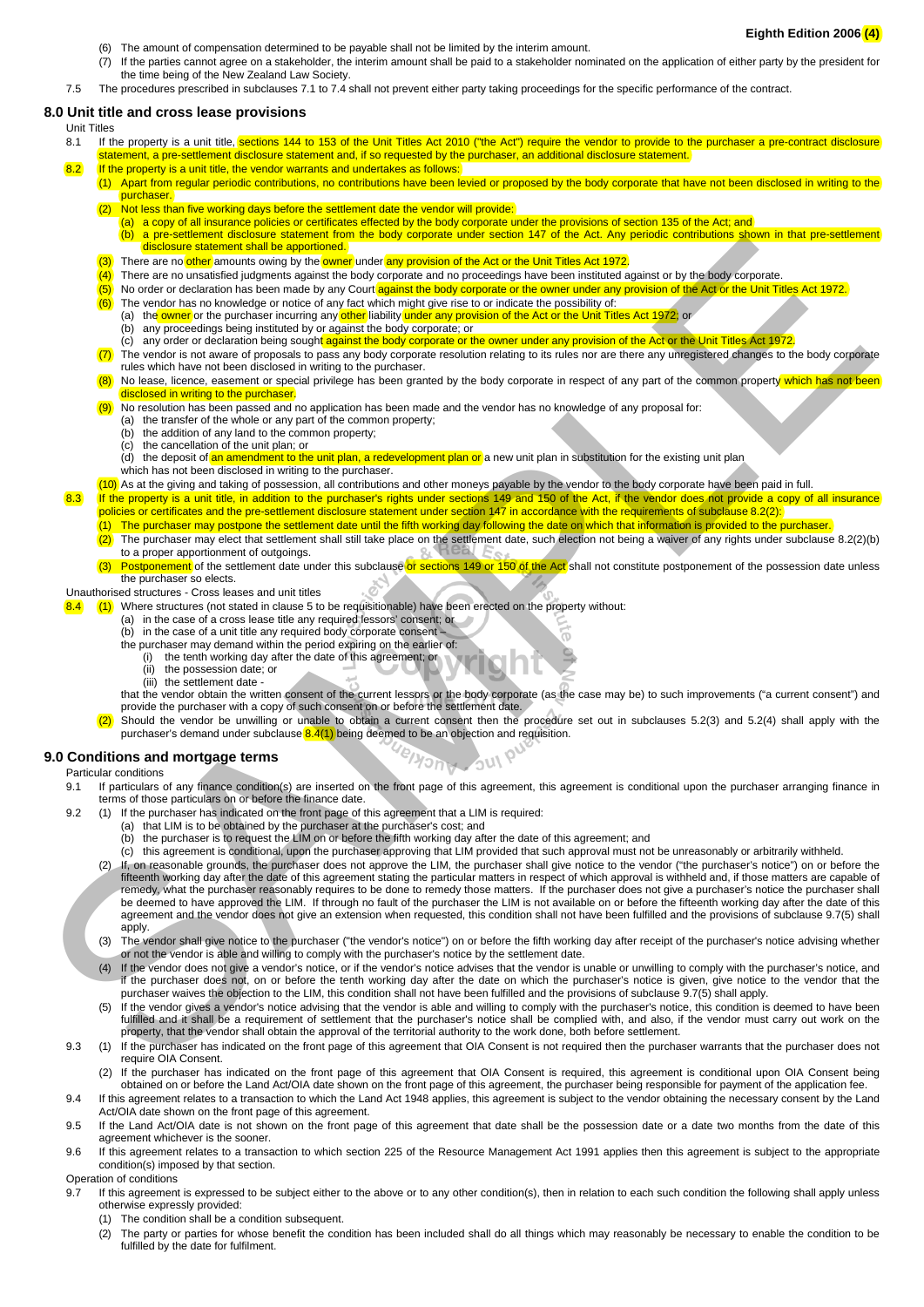- (3) Time for fulfilment of any condition and any extended time for fulfilment to a fixed date shall be of the essence.
- (4) The condition shall be deemed to be not fulfilled until notice of fulfilment has been served by one party on the other party.
- (5) If the condition is not fulfilled by the date for fulfilment, either party may at any time before the condition is fulfilled or waived avoid this agreement by giving notice to the other. Upon avoidance of this agreement the purchaser shall be entitled to the immediate return of the deposit and any other moneys paid by the purchaser under this agreement and neither party shall have any right or claim against the other arising from this agreement or its termination.
- (6) At any time before this agreement is avoided the purchaser may waive any finance condition and either party may waive any other condition which is for the sole benefit of that party. Any waiver shall be by notice.

#### Mortgage terms

- 9.8 Any mortgage to be arranged pursuant to a finance condition shall be upon and subject to the terms and conditions currently being required by the lender in respect of loans of a similar nature.
- 9.9 If the vendor is to advance mortgage moneys to the purchaser then, unless otherwise stated, the mortgage shall be in the appropriate "fixed sum" form currently being published by the Auckland District Law Society Incorporated.

#### **10.0 Notice to complete and remedies on default**

- 10.1 (1) If the sale is not settled on the settlement date either party may at any time thereafter serve on the other party a settlement notice; but
	- (2) The settlement notice shall be effective only if the party serving it is at the time of service either in all material respects ready able and willing to proceed to settle in accordance with the agreement or is not so ready able and willing to settle only by reason of the default or omission of the other party.
	- (3) If the purchaser is in possession the vendor's right to cancel this agreement will be subject to sections 28 to 36 of the Property Law Act 2007 and the settlement notice may incorporate or be given with a notice under section 28 of that Act complying with section 29 of that Act.
- 10.2 Subject to clause 10.1(3), upon service of the settlement notice the party on whom the notice is served shall settle:
	- (1) on or before the twelfth working day after the date of service of the notice; or
		- (2) on the first working day after the 13th day of January if the period of twelve working days expires during the period commencing on the 6th day of January and ending on the 13th day of January, both days inclusive –
	- time being of the essence, but without prejudice to any intermediate right of cancellation by either party.
- 10.3 (1) If this agreement provides for the payment of the purchase price by instalments and the purchaser fails duly and punctually to pay any instalment on or within one month from the date on which it fell due for payment then, whether or not the purchaser is in possession, the vendor may immediately give notice to the purchaser calling up the unpaid balance of the purchase price, which shall upon service of the notice fall immediately due and payable.
	- (2) The date of service of the notice under this subclause shall be deemed the settlement date for the purposes of subclause 10.1.
	- (3) The vendor may give a settlement notice with a notice under this subclause.
	- (4) For the purpose of this subclause a deposit is not an instalment.
- 10.4 If the purchaser does not comply with the terms of the settlement notice served by the vendor then, subject to clause 10.1(3):
	- (1) Without prejudice to any other rights or remedies available to the vendor at law or in equity the vendor may:
		- (a) sue the purchaser for specific performance; or
			- (b) cancel this agreement by notice and pursue either or both of the following remedies namely:
		- (i) forfeit and retain for the vendor's own benefit the deposit paid by the purchaser, but not exceeding in all 10% of the purchase price; and/or (ii) sue the purchaser for damages.
	- (2) Where the vendor is entitled to cancel this agreement the entry by the vendor into a conditional or unconditional agreement for the resale of the property or any part thereof shall take effect as a cancellation of this agreement by the vendor if this agreement has not previously been cancelled and such resale shall be deemed to have occurred after cancellation.
	- The damages claimable by the vendor under subclause  $10.4$  (1)(b)(ii) shall include all damages claimable at common law or in equity and shall also include (but shall not be limited to) any loss incurred by the vendor on any bona fide resale contracted within one year from the date by which the purchaser should have settled in compliance with the settlement notice. The amount of that loss may include:
		- (a) interest on the unpaid portion of the purchase price at the interest rate for late settlement from the settlement date to the settlement of such resale; and
		- all costs and expenses reasonably incurred in any resale or attempted resale; and
		- (c) all outgoings (other than interest) on or maintenance expenses in respect of the property from the settlement date to the settlement of such resale.
	- (4) Any surplus money arising from a resale as aforesaid shall be retained by the vendor.
- 10.5 If the vendor does not comply with the terms of a settlement notice served by the purchaser then without prejudice to any other rights or remedies available to the purchaser at law or in equity the purchaser may:
	- (1) sue the vendor for specific performance; or
	- (2) cancel this agreement by notice and require the vendor forthwith to repay to the purchaser any deposit and any other money paid on account of the purchase price and interest on such sum(s) at the interest rate for late settlement from the date or dates of payment by the purchaser until repayment.
- 10.6 The party serving a settlement notice may extend the term of the notice for one or more specifically stated periods of time and thereupon the term of the settlement notice shall be deemed to expire on the last day of the extended period or periods and it shall operate as though this clause stipulated the extended period(s) of notice in lieu of the period otherwise applicable; and time shall be of the essence accordingly. An extension may be given either before or after the expiry of the period of the notice. The matrix and the matrix and the state of the state of the state of the state of the state of the state of the state of the state of the state of the state of the state of the state of the state of the state of the state
	- 10.7 Nothing in this clause shall preclude a party from suing for specific performance without giving a settlement notice.
	- 10.8 A party who serves a settlement notice under this clause shall not be in breach of an essential term by reason only of that party's failure to be ready and able to settle upon the expiry of that notice.

#### **11.0 Non-merger**

- 11.1 The obligations and warranties of the parties in this agreement shall not merge with:
	- (1) the giving and taking of possession;
	- (2) settlement;
	- (3) the transfer of title to the property;
	- (4) delivery of the chattels (if any); or
	- (5) registration of the transfer of title to the property.

#### **12.0 Agent**

12.1 If the name of a licensed real estate agent is recorded on this agreement it is acknowledged that the sale evidenced by this agreement has been made through that agent whom the vendor appoints as the vendor's agent to effect the sale. The vendor shall pay the agent's charges including GST for effecting such sale.

#### **13.0 Goods and Services Tax**

- 13.1 If this agreement provides for the purchaser to pay (in addition to the purchase price stated without GST) any GST which is payable in respect of the supply made under this agreement then:
	- (1) The purchaser shall pay to the vendor the GST which is so payable in one sum on the GST date.
	- (2) Where the GST date has not been inserted on the front page of this agreement the GST date shall be the possession date.
	- (3) Where any GST is not so paid to the vendor the purchaser shall pay to the vendor:
	- (a) interest at the interest rate for late settlement on the amount of GST unpaid from the GST date until payment; and
	- (b) any default GST. (4) It shall not be a defence to a claim against the purchaser for payment to the vendor of any default GST that the vendor has failed to mitigate the vendor's damages by paying an amount of GST when it fell due under the GST Act.
	- (5) Any sum referred to in this clause is included in the purchase price, interest and other moneys, if any, referred to in subclause 3.7.
- 13.2 If the supply under this agreement is a taxable supply the vendor will deliver a tax invoice to the purchaser on or before the GST date or such earlier date as the purchaser is entitled to delivery of an invoice under the GST Act.
- 13.3 The vendor warrants that any dwelling and curtilage or part thereof supplied on sale of the property are not a supply to which section 5(16) of the GST Act applies. 13.4 (1) Without prejudice to the vendor's rights and remedies under clause 13.1, where any GST is not paid to the vendor on or within one month of the GST date,
	- then whether or not the purchaser is in possession, the vendor may immediately give notice to the purchaser calling up any unpaid balance of the purchase price, which shall upon service of the notice fall immediately due and payable.
	- (2) The date of service of the notice under this subclause shall be deemed the settlement date for the purposes of subclause 10.1.
	- (3) The vendor may give a settlement notice under subclause 10.1 with a notice under this subclause.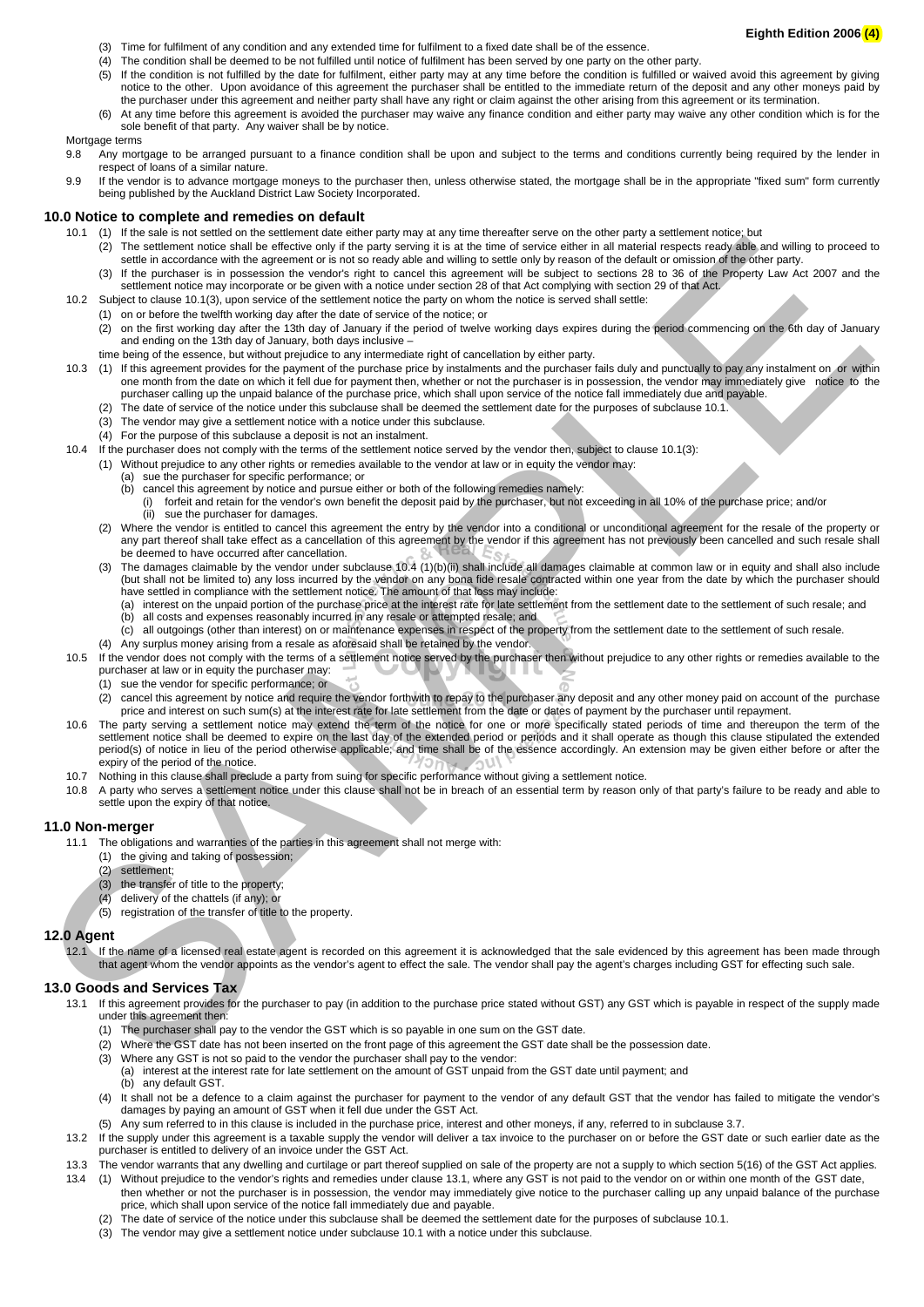#### **14.0 Zero-rating**

14.1 The parties warrant that the particulars stated in Schedule 2 are correct at the date of this agreement.

- Where the particulars stated in Schedule 2 indicate that at settlement:
- $(1)$  The vendor is a registered person or will be a registered person;
- $(2)$  The recipient is a registered person or will be a registered person;
- (3) The recipient intends to use the goods supplied under this agreement for making taxable supplies; and
- $(4)$  The recipient does not intend to use the property as a principal place of residence by the recipient or a person associated with the recipient under section 2A(1)(c) of the GST Act -
- GST will be chargeable on the supply under this agreement at zero per cent pursuant to section 11(1)(mb) of the GST Act.
- 14.3 If GST is chargeable on the supply under this agreement at zero per cent pursuant to section 11(1)(mb) of the GST Act, then on or before settlement the purchaser will provide the vendor with the recipient's registration number if it is not included in Schedule 2.

14.4 If any of the particulars stated by the purchaser in Schedule 2 should alter between the date of this agreement and settlement, the purchaser shall notify the vendor of the altered particulars as soon as practicable and in any event no later than two working days before settlement. The purchaser warrants that any altered particulars will be correct as at the date of the purchaser's notification. If the GST treatment of the supply under this agreement should be altered as a result of the altered particulars, the vendor shall prepare and deliver to the purchaser or the purchaser's lawyer an amended settlement statement if the vendor has already tendered a settlement statement, and a credit note or a debit note, as the case may be, if the vendor has already issued a tax invoice.

14.5 Unless the context otherwise requires, words and phrases used in subclauses 14.1 to 14.4 and in Schedule 2 shall have the same meaning as those words and phrases have in the GST Act.

#### **15.0 Supply of a Going Concern**

- 15.1 If there is a supply under this agreement to which section 11(1)(mb) of the GST Act does not apply but which comprises the supply of a taxable activity that is a going concern at the time of the supply, then, unless otherwise expressly stated herein:
	- $(1)$  **Each** party warrants that it is a registered person or will be so by the date of the supply;
	- $(2)$  Each party agrees to provide the other party by the date of the supply with proof of its registration for GST purposes;
	- (3) The parties agree that they intend that the supply is of a taxable activity that is capable of being carried on as a going concern by the purchaser; and
	- $(4)$  The parties agree that the supply made pursuant to this agreement is the supply of a going concern on which GST is chargeable at zero per cent.
- 15.2 If it subsequently transpires that GST is payable in respect of the supply and if this agreement provides for the purchaser to pay (in addition to the purchase price without GST) any GST which is payable in respect of the supply made under this agreement, then the provisions of clause 13.0 of this agreement shall apply.

#### **16.0 Limitation of Liability**

16.1 If any person enters into this agreement as trustee of a trust, then:

- $(1)$  That person warrants that:
	- (a) that person has power to enter into this agreement under the terms of the trust;
	- (b) that person has properly signed this agreement in accordance with the terms of the trust; (c) that person has the right to be indemnified from the assets of the trust and that right has not been lost or impaired by any action of that person including
	- entry into this agreement; and
	- (d) all of the persons who are trustees of the trust have approved entry into this agreement.
- (2) If that person has no right to or interest in any assets of the trust except in that person's capacity as a trustee of the trust, that person's liability under this agreement will not be personal and unlimited but will be limited to the actual amount recoverable from the assets of the trust from time to time ("the limited amount"). If the right of that person to be indemnified from the trust assets has been lost, that person's liability will become personal but limited to the extent of that part of the limited amount which cannot be recovered from any other person. SAMPLE

#### **17.0 Counterparts**

17.1 This agreement may be executed in two or more counterparts, all of which will together be deemed to constitute one and the same agreement. A party may enter into this agreement by signing a counterpart copy and sending it to the other party, including by facsimile or e-mail.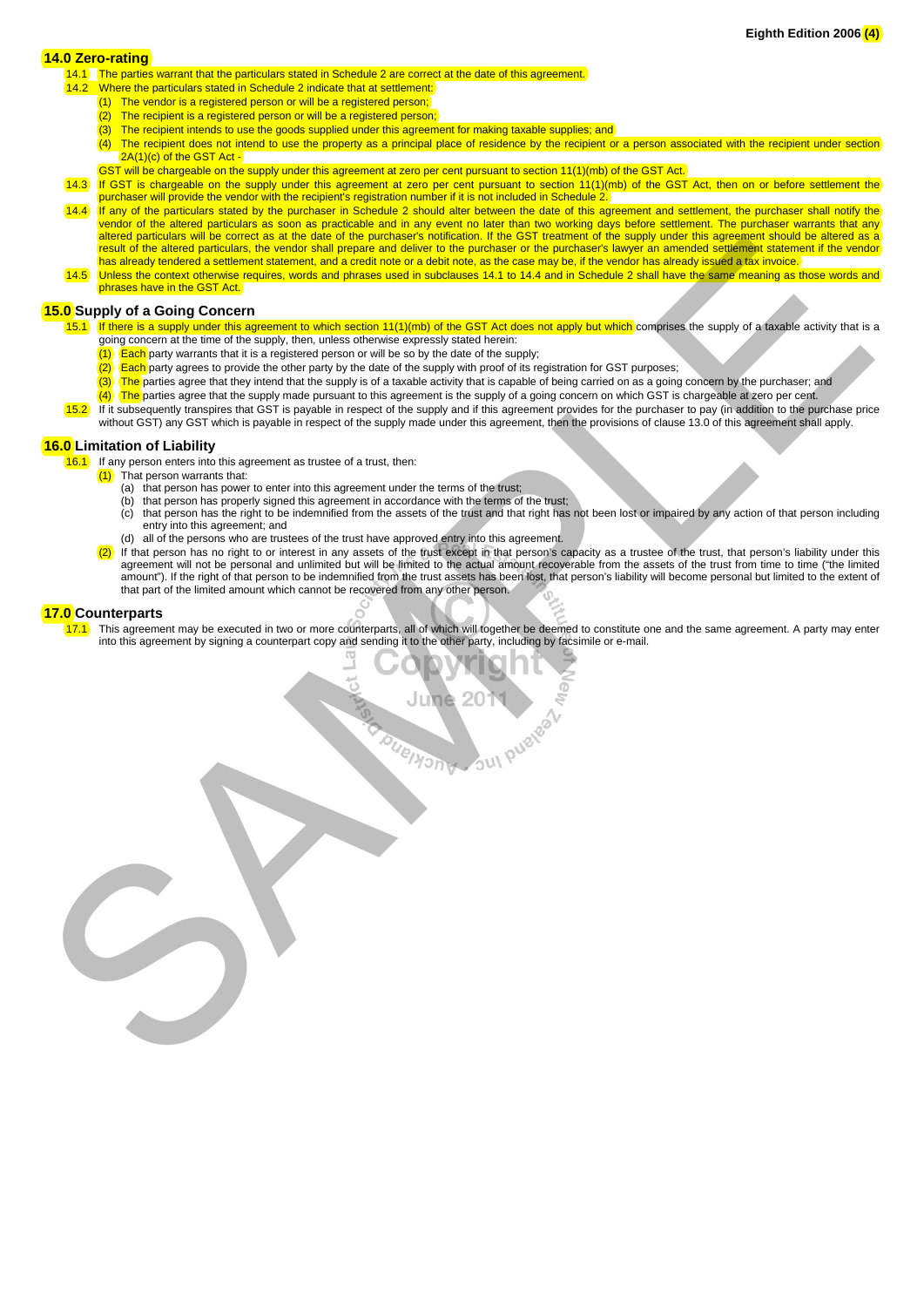# **FURTHER TERMS OF SALE**

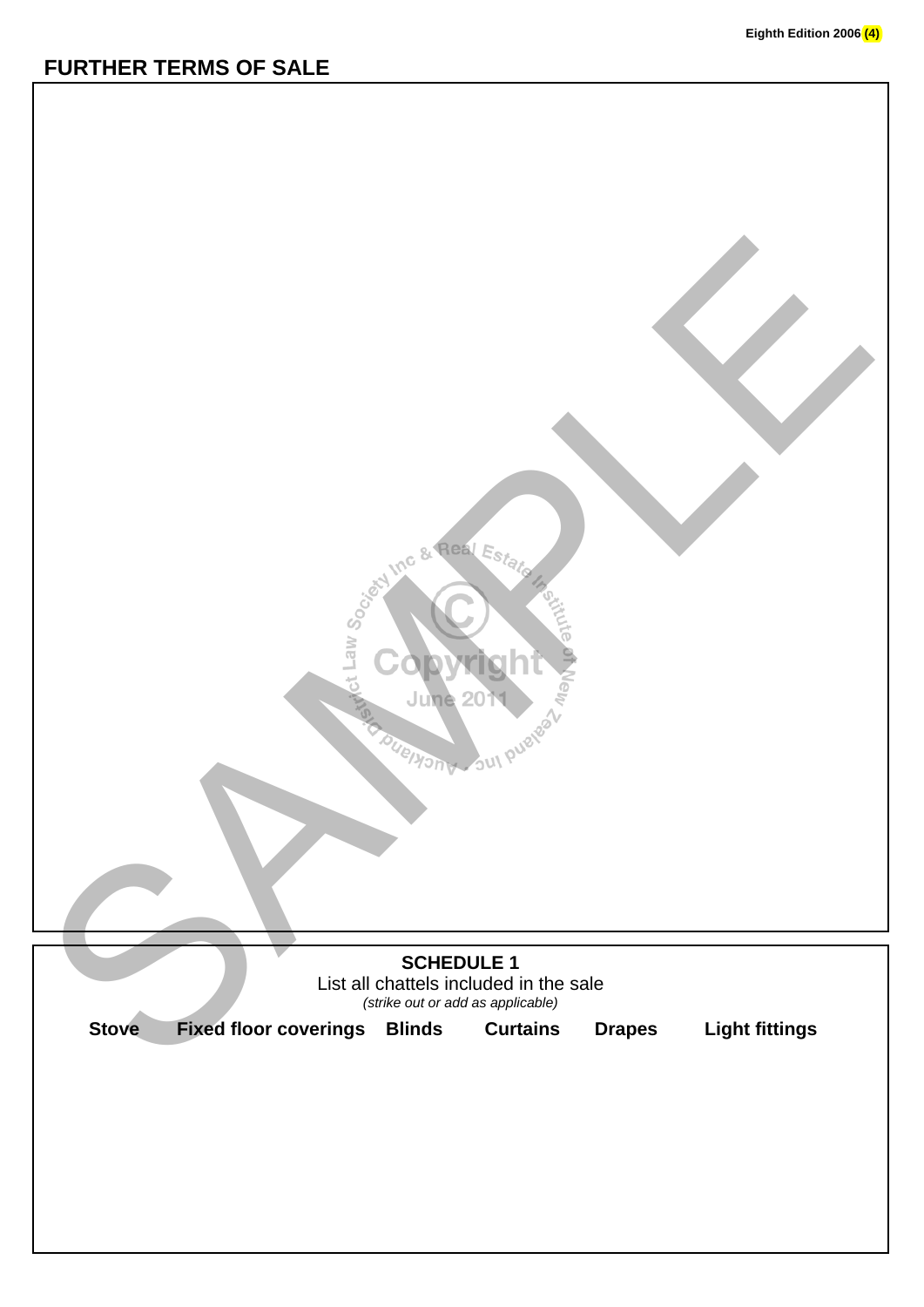# **SCHEDULE 2 (GST Information)**

| $\overline{\mathbf{1}}$ . | The vendor is registered under the GST Act or will be so registered at settlement.                                                                                                                                                                                                    | Yes/No |  |
|---------------------------|---------------------------------------------------------------------------------------------------------------------------------------------------------------------------------------------------------------------------------------------------------------------------------------|--------|--|
| $\overline{2.}$           | The vendor's registration number (if already registered):                                                                                                                                                                                                                             |        |  |
| 3.                        | The purchaser is registered under the GST Act or will be so registered at settlement.                                                                                                                                                                                                 | Yes/No |  |
| $\overline{4}$ .          | The purchaser's registration number (if already registered):                                                                                                                                                                                                                          |        |  |
| 5.                        | The purchaser's full name:                                                                                                                                                                                                                                                            |        |  |
|                           |                                                                                                                                                                                                                                                                                       |        |  |
| 6.                        | The purchaser's address:                                                                                                                                                                                                                                                              |        |  |
| $\overline{7}$ .          | The purchaser intends at settlement to use the goods supplied under this agreement for making<br>taxable supplies.                                                                                                                                                                    | Yes/No |  |
| 8.                        | The purchaser intends at settlement to use the property as a principal place of residence by the<br>purchaser or a person associated with the purchaser under section 2A(1)(c) of the GST Act.                                                                                        | Yes/No |  |
| 9.                        | The purchaser intends to direct the vendor to transfer title to the property to another party ("nominee")                                                                                                                                                                             | Yes/No |  |
| 10.                       | If the answer to question 9 is "Yes":<br>2 Real F.                                                                                                                                                                                                                                    |        |  |
|                           | (a) The nominee is registered under the GST Act or is expected by the purchaser to be so registered<br>at settlement.                                                                                                                                                                 | Yes/No |  |
|                           | The nominee's registration number (if already registered):<br>(b)                                                                                                                                                                                                                     |        |  |
|                           | ns<br>≌<br>The nominee's full name:<br>(c)<br>$\vec{O}$                                                                                                                                                                                                                               |        |  |
|                           | The nominee's address:<br>(d)<br>DUBINO                                                                                                                                                                                                                                               |        |  |
|                           | The purchaser expects the nominee to intend at settlement to use the goods supplied under this<br>(e)<br>agreement for making taxable supplies.                                                                                                                                       | Yes/No |  |
|                           | The purchaser expects the nominee to intend at settlement to use the property as a principal<br>(f)<br>place of residence by the nominee or a person associated with the nominee under section<br>2A(1)(c) of the GST Act.                                                            | Yes/No |  |
|                           |                                                                                                                                                                                                                                                                                       |        |  |
|                           | <b>WARNING</b> (This warning does not form part of this agreement)<br>This is a binding contract. Read the information set out on the back page before signing.                                                                                                                       |        |  |
|                           |                                                                                                                                                                                                                                                                                       |        |  |
|                           | <b>Acknowledgements</b><br>Where this agreement relates to the sale of a residential property and this agreement was provided to the parties by a rea<br>estate agent, or by a licensee on behalf of the agent, the parties acknowledge that they have been given the guide about the |        |  |

**Where this agreement relates to the sale of a residential property and this agreement was provided to the parties by a real estate agent, or by a licensee on behalf of the agent, the parties acknowledge that they have been given the guide about the sale of residential property approved by the Real Estate Agents Authority. Where this agreement relates to the sale of a unit title property, the parties acknowledge that the purchaser has been given a** 

**pre-contract disclosure statement under section 146 of the Unit Titles Act 2010.** 

Signature of vendor(s) **Signature of purchaser(s)**